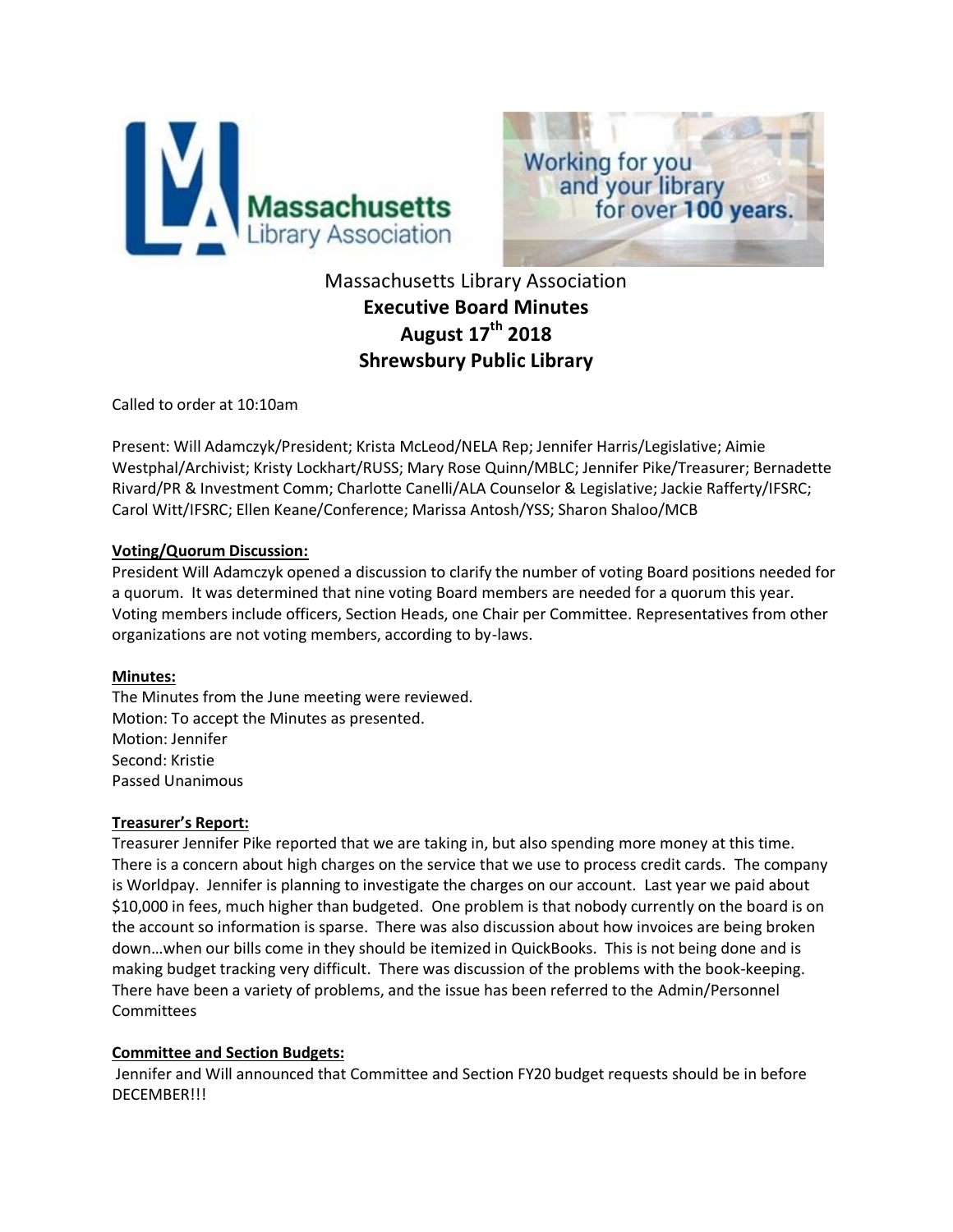Will decided to take the following items out of order so that votes could be taken while there was a quorum:

# **IFSRC:**

Carol Witt has been appointed as Co-Chair. The Committee has put forward a candidate for the first Civil Liberties Champion Award. Jackie presented information on the proposed recipient, Roopika Risam, Professor of English at Salem State University. Professor Risam has created a website called "Torn Apart" which identifies immigrant detention centers and shelters around the country. The award will be presented on October 18<sup>th</sup> at the day-long standalone, "Confronting Inequality" program. The event will include: Idea Fair, Civil Liberty Award, Lunch, 2 speakers: Virginia Eubanks & Chuck Collins. Motion from the IFSRC: To name Roopika Risam as Civil Liberties Champion Award. Passed unanimously.

# **Go To Meeting subscription:**

Thanks to Sharon Shaloo for assisting us recently by allowing us to use the MCB account for meetings. We should have our own subscription. A regular non-profit subscription that would meet our needs would be \$30 per month. Jennifer H talked about the need for having a Go-To-Meeting for many committees. Managing the "traffic' on the platform would be the job of the Association Manager. Motion to expend up to \$500 annually for Go-To-Meeting. Motion: Jennifer Harris

Second: Charlotte Canelli Passed unanimously

Will announced that we would return to the regular order of the Agenda:

# **President's Report**

Don Woods, Head of Chapter Relations for ALA, is retiring. Will is sending a letter and small donation. ALA President Garcia-Febo is going to be at the Cambridge Public Library, speaking and attending a story time, etc. It is scheduled for October  $18<sup>th</sup>$  (the same day as our planned standalone.) Will plans to work out representation at both events.

# **Sections/Committees/Liaisons**

# **Archivist's report:**

Aimie contacted former archivist, Sunny Vandermark. The BPL owns our archives up until 2009. Post-2009 records are housed at Minuteman Library Network. Currently our records are not available due to BPL construction. Aimie talked about her plans to learn more about our archives, make sure we have access to them in the future, and looking into digitizing these records. Aimie also discussed her idea that the Archivist might have a role in the maintenance of the website. Will shalll talk with Aimie further about these ideas.

# **Conference update**:

Planning has begun for 2019. The idea of rolling lunch into the cost of registration is being considered. Maybe make it a buffet; the vegan/allergy options were not good at Framingham and a buffet might improve food selections. Will reported that Admin. Committee is in favor of looking into this option. This year we did not make the room requirement. Discussion about Early Bird Registration—it was not offered this year, since it can complicate registration procedures. Over 550 people attended the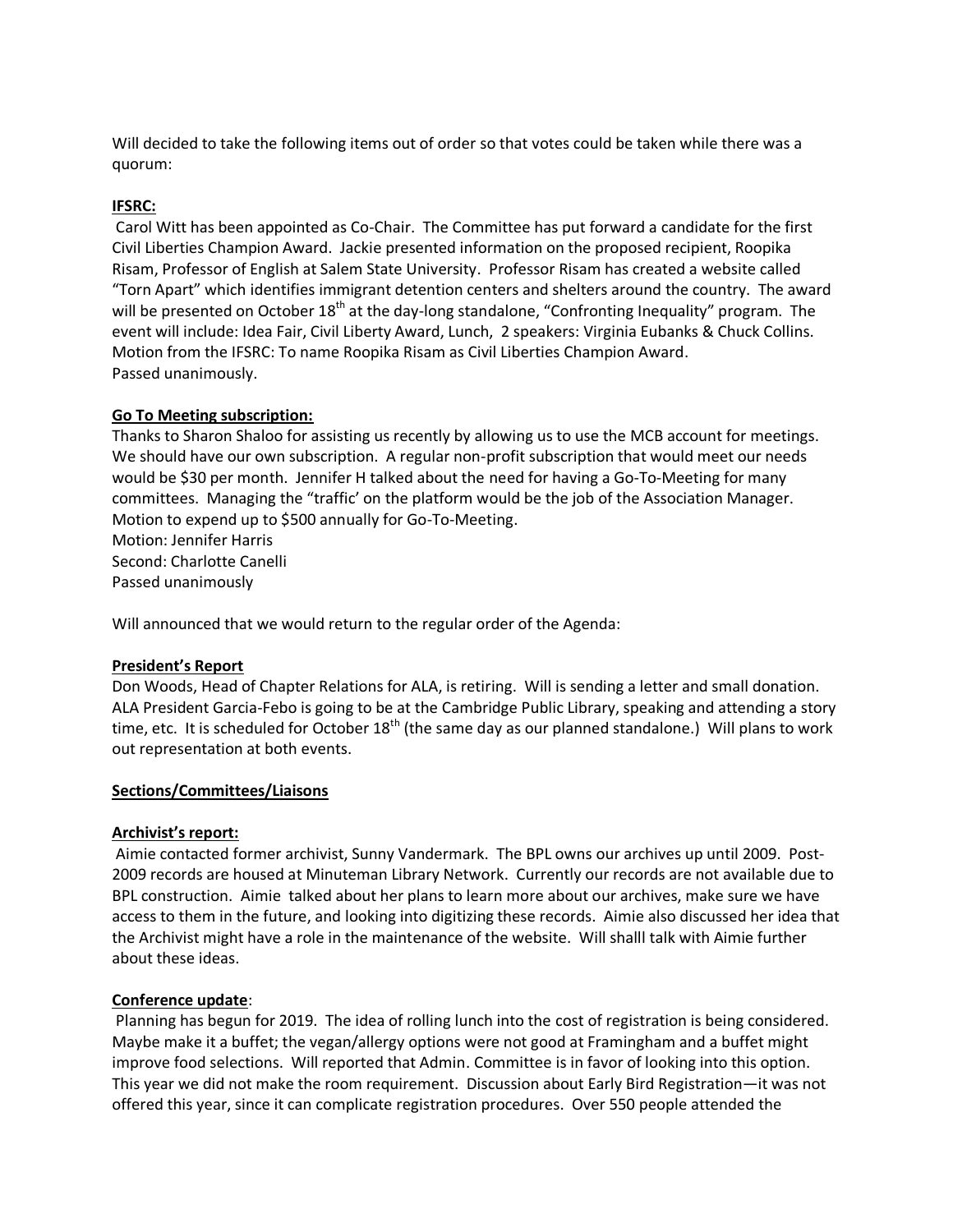conference, and the conference made a "profit" or at least "broke even" if you include the Conference manager's fees.

#### **ParaLibrarian Section:**

Following discussion at the June meeting, the Section is working on a report on the financial impact of their certification program. Will is going to be talking with the Committee on that.

# **Strategic Plan:**

Will and Esme are working on reviewing and updating the Plan. Will is asking everyone to look at the document closely and In October the Board will review it more in-depth. There will be some updating done at that time.

#### **MBLC:**

The State Budget was signed by the governor—he vetoed earmarks for individual libraries, but Legislature over-rode these vetoes. MCB was level-funded again. MLA has been invited to attend the next Board meeting on Thursday Sept  $6<sup>th</sup>$  to discuss the 2020 budget priorities. A survey is now available about the legislative priorities. How does state library funding impact libraries locally? Earmarks have once again become a real problem in the Library Line items –when they appear in lines like State Aid, it appears that there is an increase in State Aid for all libraries, but it may just be going to provide a new roof or computers for a single library. Deb Abraham, former Director of the Parlin Library in Everett, and former MLA President, has been named new Commissioner. Three more Commissioners will have term expirations this year. MBLC Executive Director went to a meeting with Director of DESE, Jeff Riley. New Trustee Handbook is being readied. The new Special Report on Networks was the subject of several focus groups around the state and a committee is being formed to further assess and understand the impact of the networks on library service. There is a new poster available "Welcome to the Library" featuring the Statue of Liberty. The Board is actively interviewing for Rosemary Waltos and Gregor Trinkaus-Randall's open positions.

#### **Finance Committee:**

The Committee is dealing with Fidelity Accounts. It is very difficult to get signatures changed, etc. Finance Committee will be meeting in October. They are giving consideration to changing from Fidelity, due to poor customer service.

#### **MLS Report:**

New minimum wage changes will deeply affect delivery charges. MLS Board is concerned about that. The Executive Director search is on-going, due to the fact that the Board was unable to come to employment terms with the person they chose in the first round.

#### **NELA:**

A written report was distributed via email. Krista brought up the issue of NELLS funding. Since 2011 the MA contribution to support NELLS has been paid out of LSTA funds by the MBLC. NELA is seeking a commitment for \$2,000 from each New England state to fund NELLS next year. After discussion about the way the funding has worked in the past, the Board asked Mary Rose to see if the MBLC would continue to fund Massachuetts' portion of NELLS support, which might then allow MLA to set aside money to support the tuition needs of MA participants with scholarships. Mary Rose agreed to bring this back to James. Will signed the commitment letter that whatever the case, MLA will make sure that MA makes the needed contribution to NELLS.